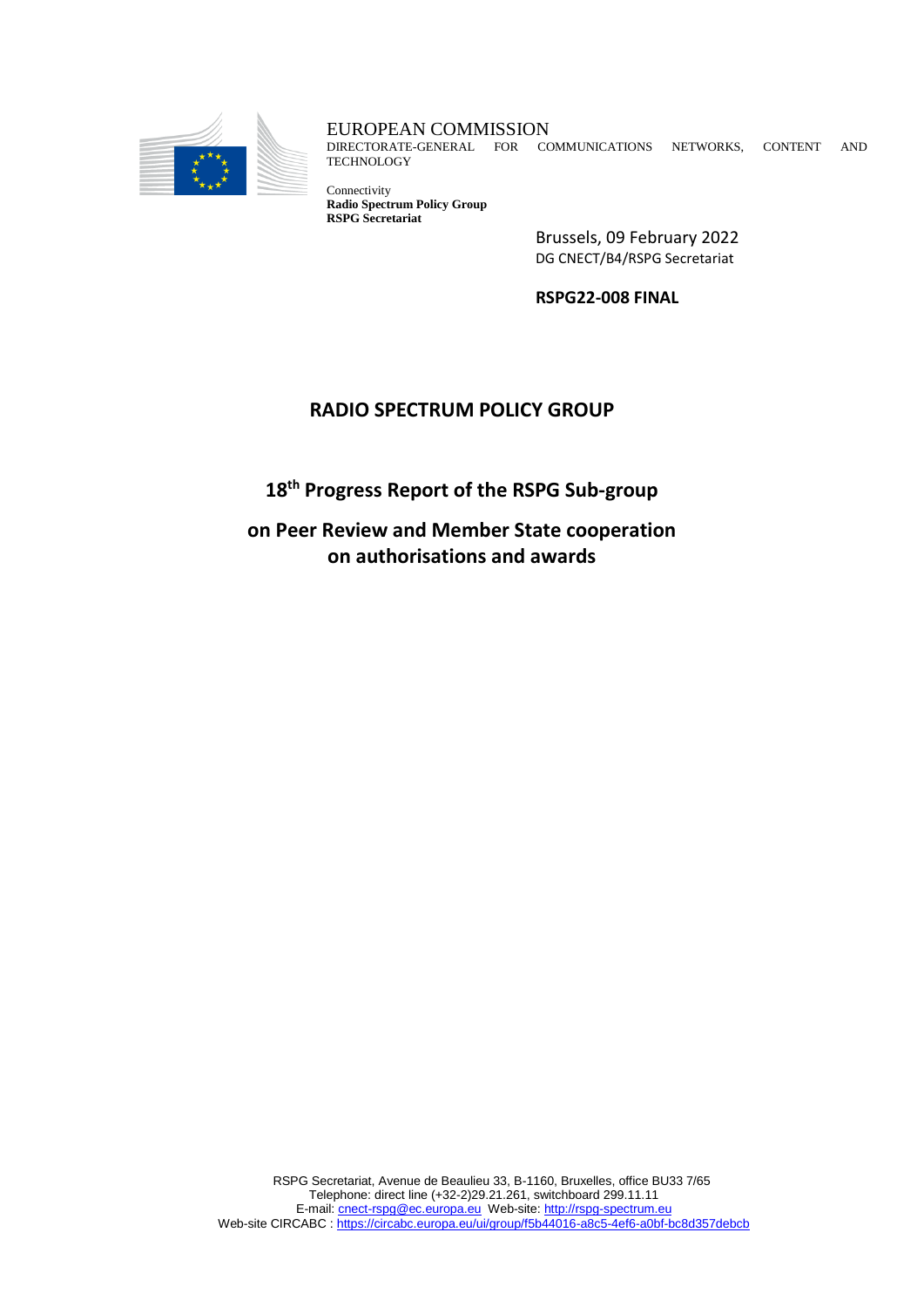# **18 th Progress Report of the RSPG Sub-group**

# **on Peer review and Member State cooperation on authorisations and awards**

The RSPG at its Meeting #56 (online, 24th November 2021) approved the 17<sup>th</sup> Progress Report of the RSPG Sub-Group on Peer Review and Member State cooperation on authorisations and awards.

#### **I. PEER REVIEW FORUM**

Since last RSPG Plenary there were one Peer Review Forum, requested on the basis on Article 35 of the European Electronic Communications Code.

**Estonia** has notified RSPG about its intention to organise an award process as foreseen under Article 35 of the Code. Estonia has decided to request that the RSPG organise a Peer Review Forum on a voluntary basis as foreseen in Article 10 of the Rules of Procedure of the RSPG. There was no request for the RSPG Report or Opinion as foreseen under Article 10.4 of the RoP.

12nd January 2021

The Peer Review Forum focused on the planned award procedure of 3.6 GHz frequency band. Estonia presented an overview of the Estonian electronic communications market and the awarding of 3.6 GHz spectrum, principles, conditions, obligations. After the presentations all participants had the possibility to ask questions. There was an intensive Q&A section. The questions focused on duration of the licences, the cross-border coordination situation, the number and size of slots, the possibility of a new entrant and the method of the process. All questions had answered by Estonian colleagues. The meeting was attended by 61 participants from 21 Member States and the European Commission.

**Slovak Republic** notified RSPG by Article 35(1) of the European Electronic Communications Code about the planed selection procedure for reassigned frequencies from frequency band 3410-3800 MHz. The Slovak Republic has not requested RSPG to convene voluntary Peer Review as foreseen under Article 35.1 EECC and Article 10 of the RSPG Rules of Procedure. The draft call for tender has been submitted for public consultation. The draft is available on the webpage: [https://www.teleoff.gov.sk/data/files/50131\\_vyzva\\_final.pdf](https://www.teleoff.gov.sk/data/files/50131_vyzva_final.pdf)

The Secretariat transmitted the received letter to all RSPG members.

The Consultation started on 17<sup>th</sup> December 2021 and ends on 31<sup>st</sup> January 2022. Until now, there was no initiative for procedure under Article 11 of the RoP.